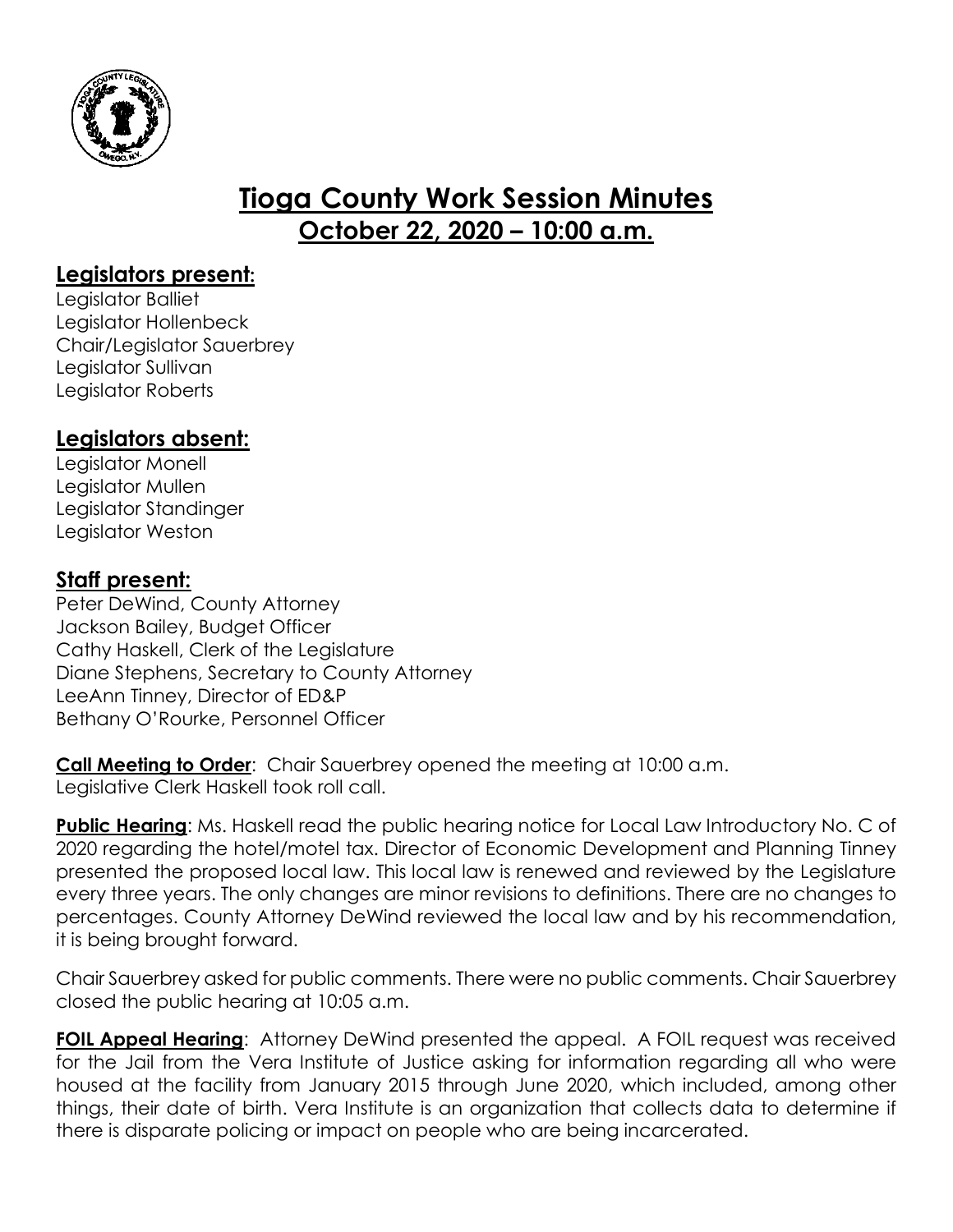Normally, dates of birth and addresses are not given out and in this instance, they were withheld. The Freedom of Information Law allows for withholding personal identifying information. However, opinions from the Committee on Open Government hold that as an inmate, some of that consideration is lost just by virtue of incarceration, and one opinion allows for the release of this information. Attorney DeWind spoke with Vera Institute and they were in acceptance of just receiving the year of birth. Attorney DeWind believes it is a good compromise in protecting the identity of individuals who have been incarcerated and letting the organization do their research.

The Legislature agreed to allow the release of the year of birth.

**Budget Update:** Budget Officer Bailey reviewed the budgetary updates:

 *Outside Agency Funding*: Mr. Bailey asked if a decision was made regarding A New Hope Center (ANHC), whom requested no reduction in their 2021 budget. It was determined that the service ANHC provides for Probation can be done by ACCORD, some of which is currently done by ACCORD for ANHC. The Legislature was in agreement that a 10% cut be made to ANHC's budget.

The total 2021 appropriations for outside agencies is \$910,481.20, which is a reduction of \$138, 881.

 *Tentative Capital Budget with Reserve Analysis:* In regards to the Black Creek system expense, Mr. Bailey spoke with the Treasurer's Office and the Sheriff's Office. The Black Creek system is considered a sole source system because it is not compatible with any other system, which is the reason for not going through the RFP process. After speaking with Mr. Camin, Mr. Bailey learned that it is a mix of software and hardware. Mr. Bailey reported there is the option of paying for this with a five-year payment plan of \$68,500 annually instead of paying the entire cost of \$312,000 upfront. If the County pursues this option, it will result in an additional \$30,000 paid in interest. After speaking with Chief Accountant Jerzak, they recommend taking the money from the equipment reserve, putting it into the hardware reserve and earmarking it for the expenditure in 2021. Treasurer McFadden assured that any capital that may come in from the casino revenue could be earmarked to go back into the capital reserve to make up for this appropriation for the Jail software.

There was a discussion regarding whether taking money from the equipment reserve was the best way to go. Legislator Roberts stated that essentially they would be taking money out of the equipment reserve, which was already cut. He believes it may be better to finance the cost for five years instead of coming up with the total amount out of the equipment fund.

Legislator Sullivan asked if with the five-year payment plan, there was an option to pay it off before the end of the five years. Mr. Bailey stated he could reach out to the Sheriff's Office and have them reach out to their contact to negotiate that.

Chair Sauerbrey stated the Legislature should take into consideration how long this system will be viable and whether that at the end of five years, it would have to be upgraded again. Mr. Bailey stated the Undersheriff believes they should be good for another ten years. Legislator Sullivan stated she feels IT needs to weigh in on this since the Sheriff is not an IT expert. She is a little skeptical of the "ten year" timeframe.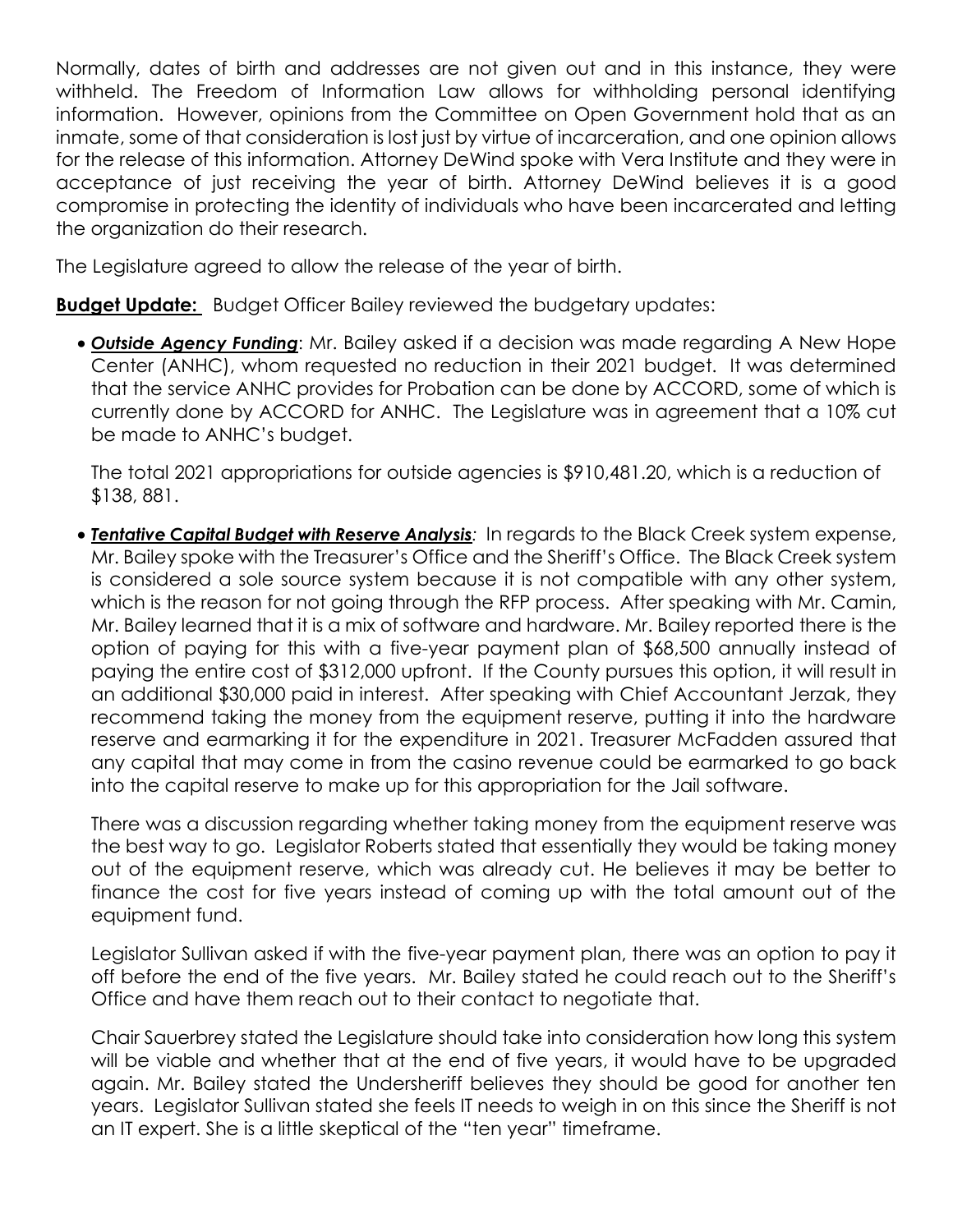The decision was made to explore if there would be an option for an early pay off if they decide to pursue the five-year financing option. Mr. Bailey will discuss this option with Undersheriff Hallett. Attorney DeWind stated there are some restrictions of what they can legally do as a municipality, but he can work on the details with the Undersheriff.

Legislator Sullivan stated better planning needs to occur for capital item purchases. This was a big surprise and it should not have been.

Legislator Roberts asked why the Sheriff could not budget for the \$68,500 and take it out of his own budget. Mr. Bailey stated that because of the size of it, it is considered a capital expenditure. Technically, there is a designation in the capital budget for the Sheriff, but it is not part of his regular departmental budget. Legislators Roberts and Sullivan believe the Sheriff needs to see what funds can be shifted within his budget to help pay for this expense and not assume the Legislature alone is going to fix the problem. Mr. Bailey stated that hypothetically, they should be looking to the Sheriff to reduce his budget by \$68,500 for the next five years to hold them accountable for this. This was the general consensus of the Legislature.

Legislator Balliet asked about capital plans. Legislator Roberts and Legislator Sullivan stated DPW and IT have them. Mr. Bailey stated vehicle purchases are part of the DPW capital plan and any larger software purchases fall under IT's. Legislator Balliet feels that each department should at least have a budget line for any capital plan needs.

Legislator Sullivan believes these types of purchases should be part of IT's capital plan and oversight. Chair Sauerbrey stated her reasoning for the Sheriff to have the capital plan under his purview is so that it will make them think each year about the things that have to be addressed and be accountable. She further stated she feels this was not "on their radar". Legislator Roberts stated he disagreed with Chair Sauerbrey's assessment because the Black Creek system and associated needs have been discussed in the past.

Mr. Bailey will keep the \$312,000 in the budget as a placeholder and modify it once a determination is made on how to pay for this.

 *2021 Summary of Level 3 Preliminary Budget by Fund:* Mr. Bailey stated the anticipated fund balance to appropriate for 2021 is \$5.2 million. This includes tentative fringe amounts and any salary increases, estimates for sales tax, mortgage tax, casino revenue, and the implementation of 20% cut to all State Aid in all departments.

Legislator Roberts asked how much of a tax increase there is for 2021 and how much there was in 2020. Mr. Bailey stated 1.18% for 2021 and 2.15% for 2020.

Chair Sauerbrey stated she felt they could not go over the tax cap of 1.18%.

Legislator Sullivan stated the Legislature should plan on things being tough for the next 3-5 years, therefore, appropriating from the fund balance needs to be spread out over the next few years.

 *Tax Cap Analysis:* Mr. Bailey stated he reviewed this with the NYS Comptroller and the Treasurer. The total amount of the tax levy is \$24,945,352 at the 1.18%, an increase of \$291,243.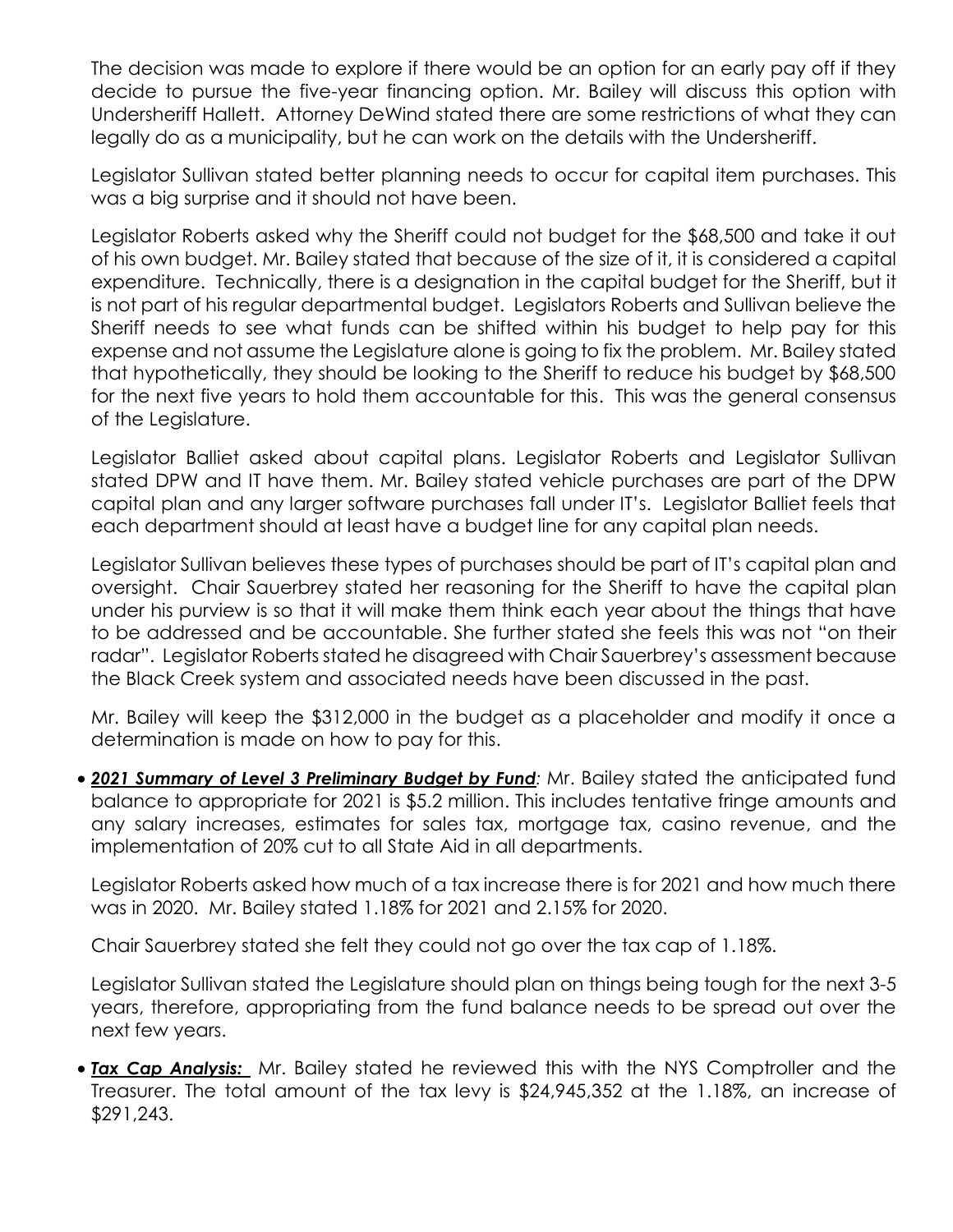There was some discussion about the upcoming election results and the recovery over the next few years. Legislator Roberts stated his fear of losing the fund balance. Chair Sauerbrey stated they need to take this one year at a time and try to stay under the tax cap, if the "bottom falls out", then they will have to raise taxes. Legislator Sullivan stated they approached this balance by making necessary cuts and using the fund balance. She feels comfortable that they have looked at this diligently and maintained the right balance between cuts and use of the fund balance.

Legislator Roberts asked at what point the fund balance would get to a level that the County is no longer able to function. Mr. Bailey stated he believes the fund balance policy is between 8% and 21%, which gets them to a fund balance of \$7 million before it is out of policy compliance. At that point, adjustments would have to be made to remain within the policy. It would take three years of appropriating \$5 million from the fund balance to reach the \$7 million fund balance policy level.

Chair Sauerbrey stated she wants to make sure that the recycling cost will not show up on the 2021 taxes. Attorney DeWind stated the fund would be dissolved. Attorney DeWind further reported there is a meeting today to make sure everyone is on the same page with regard to PILOT agreements and there has been follow up discussion with Real Property Director Huseby that it will not appear on the tax bills. Mr. Bailey reiterated that with the General Fund absorbing this, the County portion of the tax bill would go up.

 **2021 Tentative Property Tax**: This shows the combined portion and the rate change for each municipality within Tioga County. This was used with updated equalization reports from Real Property.

Mr. Bailey stated if everyone were comfortable with the tax cap, he would go forward and process. At the next meeting, Mr. Bailey will present the tentative review of the entire budget, and what will be presented at the budget hearing. Chair Sauerbrey asked if the Legislators were in favor with the 1.18% tax cap, and they all agreed.

**Other:** Legislator Roberts asked Personnel Officer O'Rourke how much the health insurance cost went up and about the "high cost" claims. Ms. O'Rourke stated that initially the cost went up 21%, but they negotiated it down to 14.75%. She stated that Excellus uses the term "high cost" to explain claims of \$50,000 or more and they are seeing a spike in the number of those claims.

Legislator Roberts asked if these "high cost" claims should be investigated. Ms. O'Rourke stated that Excellus provides an annual report of claims data that contains high cost claimants and the diagnoses, which she could provide to the Legislature. Questions were asked about the need for a wellness program. Ms. O'Rourke stated the CSEA plan has a component to it called Healthy Rewards, which encourages them to participate in a variety of different programs. The County did have a wellness committee, but interest in this waned so it was dissolved.

Ms. O'Rourke stated she believes some of the increase in these claims could be attributed to an aging population.

Legislator Roberts stated he believes this needs to be looked into and what is driving the cost of these claims. Ms. O'Rourke will provide the Legislature with the reports from Excellus for the last two years.